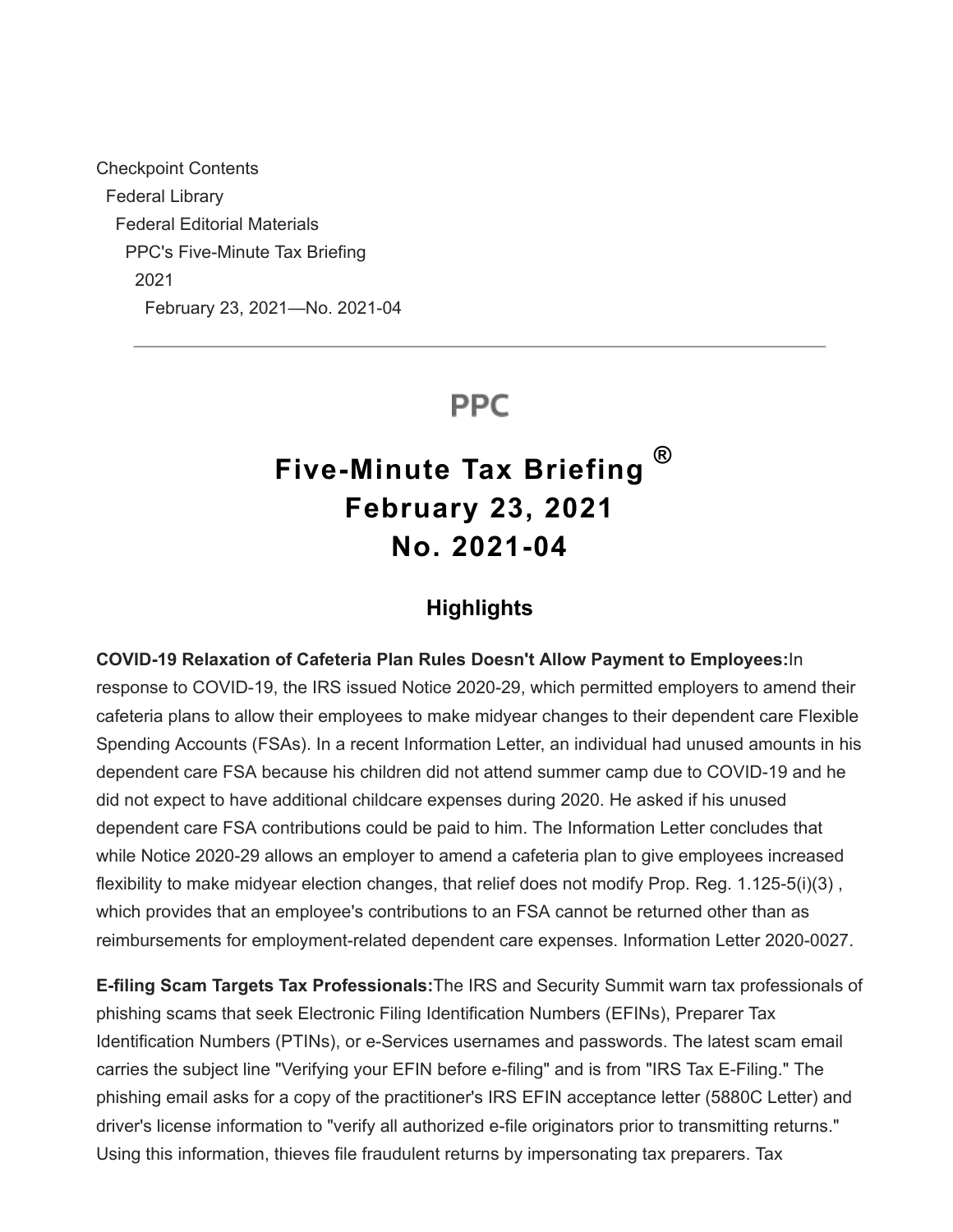professionals who receive the scam email should save it as a file and send it as an attachment to **phishing@irs.gov** . They also should notify the Inspector General for Tax Administration at www.TIGTA.gov to report the scam. For additional information and help, see Publication 4557 (Safeguarding Taxpayer Data). News Release IR 2021-34.

**Revised Virtual Currency Transaction List:**The IRS has moved the virtual currency question from Schedule 1 of the 2019 Form 1040 to the first page of the 2020 Form 1040 and Form 1040- SR . The question asks, "At any time during 2020, did you receive, sell, send, exchange, or otherwise acquire any financial interest in any virtual currency?" The draft version of the 2020 Form 1040 instructions included (1) the purchase of virtual currency and (2) the acquisition of a financial interest in virtual currency as transactions involving virtual currency. The final version of the 2020 Form 1040 instructions has revised the nonexhaustive list to include (1) the receipt or transfer of virtual currency for free; (2) an exchange of virtual currency for goods or services; (3) a sale of virtual currency; (4) an exchange of virtual currency for other property; and (5) a disposition of a financial interest in virtual currency. For more information, go to www.IRS.gov/virtualcurrencyfaqs .

### **Other Current Releases**

**Applicable Federal Rates for March:**The Section 7520 rate for March 2021 is 0.8%, while the Applicable Federal Rates (AFRs) are as follows (Rev. Rul. 2021-5):

|                                                        |                | <b>Annual Semiannual Quarterly Monthly</b> |                   |       |
|--------------------------------------------------------|----------------|--------------------------------------------|-------------------|-------|
| Short-term $( \leq 3 \text{ years})$                   | $0.11\%$ 0.11% |                                            | $0.11\%$ $0.11\%$ |       |
| Mid-term ( $>$ 3 years but $\leq$ 9 years) 0.62% 0.62% |                |                                            | $0.62\%$          | 0.62% |
| Long-term $(> 9 \text{ years})$                        | 1.62% 1.61%    |                                            | 1.61% 1.60%       |       |

**Employee Benefits**—Additional Flexibility for Health FSAs and Dependent Care Assistance Programs: As a result of COVID-19, participating employees are more likely to have unused health Flexible Spending Arrangement (FSA) amounts or dependent care assistance program amounts at the end of 2020 and 2021. In response to this, Notice 2021-15 does the following: (1) provides flexibility for the carryover of unused amounts from the 2020 and 2021 plan years, (2) allows an extended permissible period for incurring claims for plan years ending in 2020 and 2021, (3) provides a special rule regarding post-termination reimbursements from health FSAs during plan years 2020 and 2021, (4) allows a special claims period and carryover rule for dependent care assistance programs when a dependent "ages out" during the COVID-19 public health emergency, and (5) permits certain midyear election changes for health FSAs and dependent care assistance programs for plan years ending in 2021. News Release IR 2021-40 and Notice 2021-15 .

**Income Tax—New Vehicles Added for Plug-in Vehicle Credit:**IRC Sec. 30D(a) provides a credit to the purchaser of a qualified plug-in electric drive motor vehicle, including passenger vehicles and light trucks. The credit allowed is limited to \$2,500 plus an additional amount, based on battery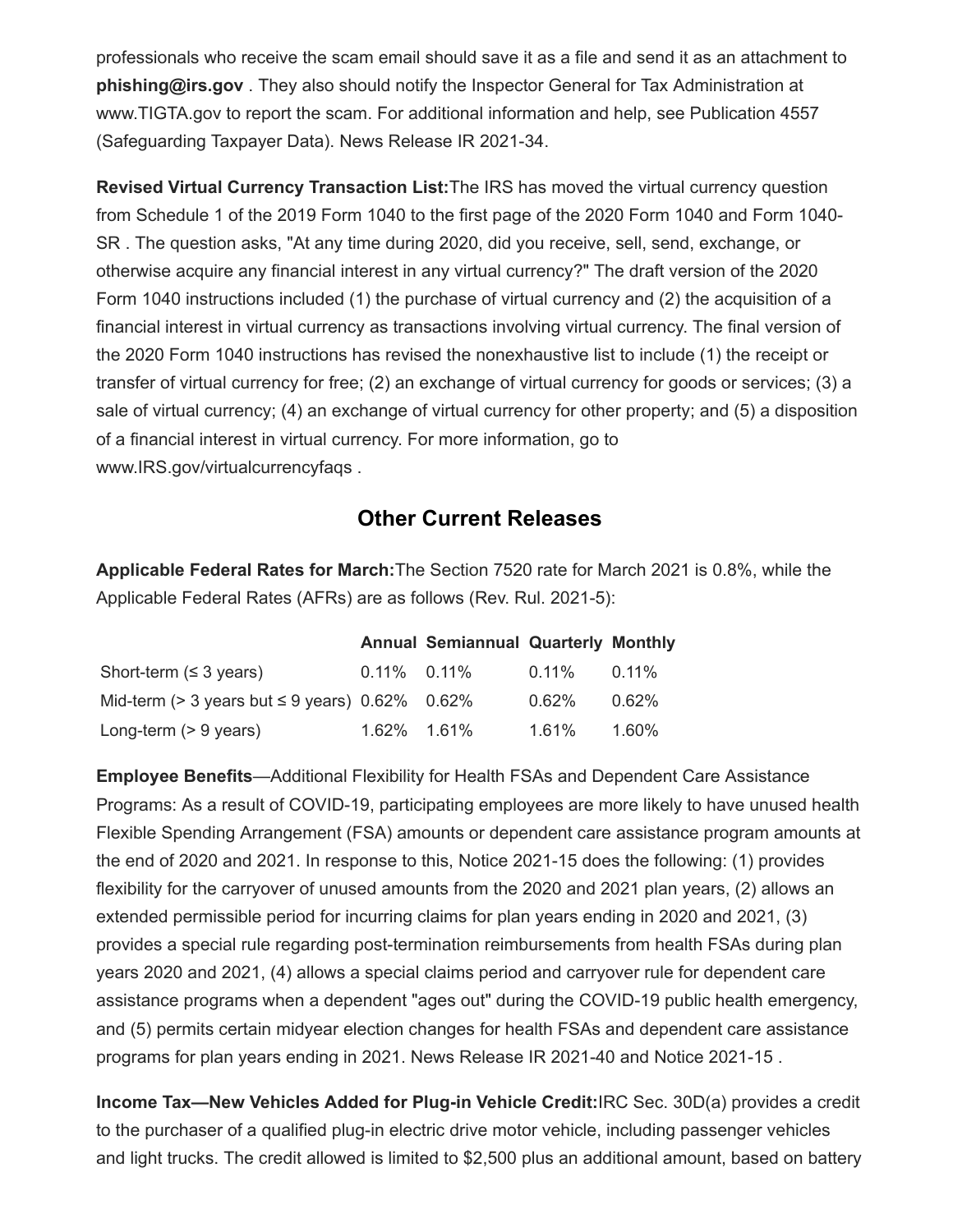capacity, that cannot exceed \$5,000. The credit phases out over four calendar quarters beginning when a manufacturer has sold at least 200,000 qualifying vehicles in the U.S. Recently, the IRS added the following models to its list of vehicles eligible for the credit: the 2021 Ford Escape Plugin Hybrid, the 2021 Porsche Taycan 4S EV, the 2021 Porsche Taycan Turbo EV, and the 2021 Porsche Taycan Turbo S EV. For a full list of vehicles, see www.irs.gov/businesses/irc-30d-newqualified-plug-in-electric-drive-motor-vehicle-credit

**Income Tax—Relief for Qualified Opportunity Funds (QOFs):**The IRS has provided additional relief for QOFs and their investors in response to the ongoing COVID-19 pandemic. QOF investors have a 180-day investment requirement under IRC Sec. 1400Z-2(a). Notice 2021-10 postpones the date of reinvestment falling on or after 4/1/20 and before 3/31/21 to 3/31/21. In addition, tangible property is treated as *Qualified Opportunity Zone (QOZ) property* if the property is used in a trade or business of the QOF and satisfies three general requirements under IRC Sec. 1400Z-2(d) . One of the requirements is that tangible property in the QOZ must be substantially improved within a 30-month period beginning after the date of acquisition. For the substantial improvement requirement for property held by a QOF or QOZ business, the period beginning on 4/1/20 and ending 3/31/21 is disregarded in determining any 30-month substantial improvement period. Working capital safe harbor and 90% investment standards also are addressed. Notice 2021-10.

**Information Reporting—Lenders to Furnish Corrected Forms 1099-MISC:**Form 1099-MISC (Miscellaneous Information) is typically filed when payment is made to a person in the course of a trade or business. The IRS has waived the requirement to file certain information returns or furnish certain payee statements pursuant to Secs. 278 and 279 of the COVID-related Tax Relief Act of 2020 (COVIDTRA). The IRS has notified lenders who have filed Form 1099-MISC with the IRS, or furnished a Form 1099-MISC to borrowers, that they must file and furnish a corrected Form 1099- MISC that excludes payments on loans subsidized by the Small Business Administration (SBA). The filing of information returns that include these loan payments could result in IRS correspondence to borrowers regarding underreported income, and the furnishing of payee statements that include these loan payments to borrowers could cause confusion. Announcement 2021-2 .

**IRS Adds Two Additional Compliance Campaigns:**The IRS Large Business and International (LB&I) division has announced two new compliance campaigns. The first campaign will focus on the Puerto Rico Act 22, Individual Investors Act. This campaign addresses taxpayers who have claimed benefits through the Puerto Rico Act 22," Act to Promote the Relocation of Individual Investors to Puerto Rico," without meeting the requirements of IRC Sec. 937. These taxpayers may be excluding income subject to U.S. tax or erroneously reporting U.S. source income as Puerto Rico source income to avoid U.S. taxation. The second campaign will focus on matching buying and selling parties that enter into taxable asset transactions under either IRC Sec. 1060 or 338(h)(10). This campaign addresses entities that did not report the transaction on Form 8594 (Asset Acquisition Statement) or Form 8883 (Asset Allocation Statement) or reported the